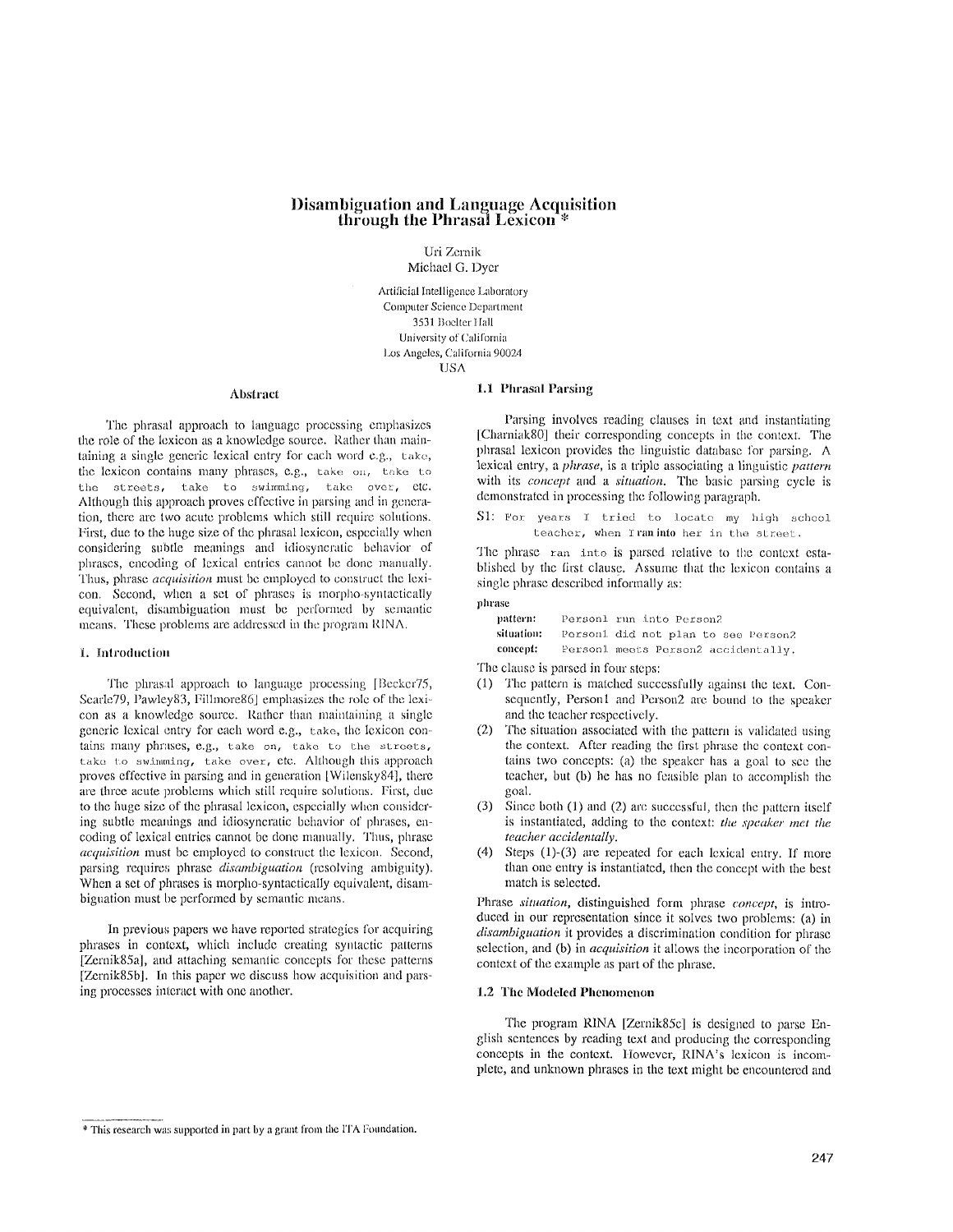processed. RINA's objective is to acquire these phrases from examples in context. Thereafter, RINA's lexicon, augmented by these dynamically acquired phrases, facilitates parsing and generation of further sentences. In the scenario below, RINA encounters the new phrase to throw the book:

User: The mobster eluded prosecution for years. Last month, they threw the book at him for income-tax evasion.

RINA is familiar with the words throw and book; however she does not know the figurative phrase itself. RINA engages in a dialog with a user in order to acquire that phrase.

RINA: The prosecutor propelled a book at him?

User: No. The Judge threw the book at him.

RINA: The Judge threw the book at him. He found him guilty.

Initially, RINA attempts to interpret the text using the literal phrase to throw an object at a person. When this interpretation fails, RINA forms a hypothesis about the new phrase. At each stage, RINA spells out her new hypothesis to let the user know her state of knowledge and provide counterexamples if necessary. As the user provides examples, RINA's hypothesis about the new phrase is upgraded. Later on, RINA is able to use this phrase in parsing further sentences:

User: The dean of the school threw the book at John. RINA: He punished him.

Four issues must be addressed in modeling this behavior.

- (1) The syntax of the new phrase. How can the program determine the scope and variability of the new phrase? For example, should the new phrase for throw the book at him accept the sentence throw a volume at him? Is the prepositional phrase for income-tax evasion incorporated as a mandatory part of the new phrase?
- (2) Literal interpretation. What is the contribution of senses of single words in forming the meaning of a new phrase? Would the learner come up with the same meaning if he heard the hypothetical phrase the judge threw the book to him?
- (3) The context. What is the contribution of the context in forming both the syntax and the meaning of the new phrase?
- (4) Disambiguation. Once acquired, what facilitates the selection of appropriate meanings for lexical phrases? For example, how can the program come up with two different meanings for the following pair of sentences:
- S2: The Judge decided to throw the book at him.
- S3: The judge decided that Mary threw the book at him.

# 1.3 The Program

The program consists of four components:

- (1) Phrasal lexicon: This is a list of phrases where each phrase is a declarative *pattern-concept-situation* triple.
- (2) Case-frame parser: In parsing, case-frames [Carbonel184] match the text with syntactic and semantic phrase properties. Unification [Kay79] accounts for phrase interaction.
- (3) Pattern Constructor: Learning of phrase patterns is accomplished by analyzing parsing failures. A patternmodification action is associated with each failure situation.

(4) Concept Constructor: Learning of phrase concepts is accomplished by a set of strategies which are selected according to the context.

Schematically, the program receives as input a sequence of *sentence-context* pairs from which it refines its current *patternconcept-situation* hypothesis. The pattern is acquired from the sentence, while the concept and the situation are derived from the context.

## 1.4 The Pattern Representation

Three sample phrasal patterns as they are represented in RINA's declarative lexicon are given below.

- Pl: ?x:person <take:verb on> ?y:person
- P2: ?x:person throw:verb <the book> <at ?y:person>
- P3: ?x:person ask:verb ?y:person ?z:inf-phrase

These patterns actually stand for the following slot-filler objects:

| PI: | (subject<br>(verb                               | (var ?x) (class person))<br>(root take) (modifier on))                                                                            |
|-----|-------------------------------------------------|-----------------------------------------------------------------------------------------------------------------------------------|
|     | object)                                         | $\{var$ ?y) $\{class person\})$                                                                                                   |
| P2: | (subject<br>(verb<br>(object<br>object)         | (var ?x) (class person))<br>(root throw))<br>(marker at) (var ?y) (class person))<br>(determiner the) (noun book))                |
| P3: | (subject<br>(verb<br>(object<br>$\text{(comp)}$ | (var ?x) (class person))<br>$(root ask)$ )<br>(var ?v) (class person))<br>(var ?z) (form infinitive)<br>$(sub\textrm{let } ?x)$ ) |

This notation is described in greater detail in [Zernik85a].

#### **2. Phrase Disambiguation**

There are syntactic patterns which are not unique to one lexical entry. Therefore, phrases cannot be selected unambiguously merely through syntactic patterns. Thus, ambiguity must be resolved by semantic means. For example, for the pattern run into there are two distinct senses, as shown in the following sentences S4 and S5:

- S4: For years I tried to locate my high school teacher, but I could not find her address. Last week Iranint0 her in the street.
- S5: My client was driving carefully. Your client ran into his Mercedes on a red light.

These senses are referred to mnemonically as *fortuitousencounter* and *vehicle-collision* respectively, tlowever, also a *literal interpretation* exists for run into as shown in \$6 below:

S6: Driving home, I became hungry so I ran into a *McDonald's.* 

The meaning of the clause in S6 is produced literally out of its constituents, meaning "move-quickly to the interior of a setting". Although ambiguity in sentences S4-S6 does not pose any problem for a human reader (who knows English phrases), a computer program (and a second language speaker) might experience difficulty in discriminating the appropriate sense in each case.

Ambiguity is resolved in each case by matching phrase situations with the context. The first lcxical phrase depicts *fortuitous-encounter:*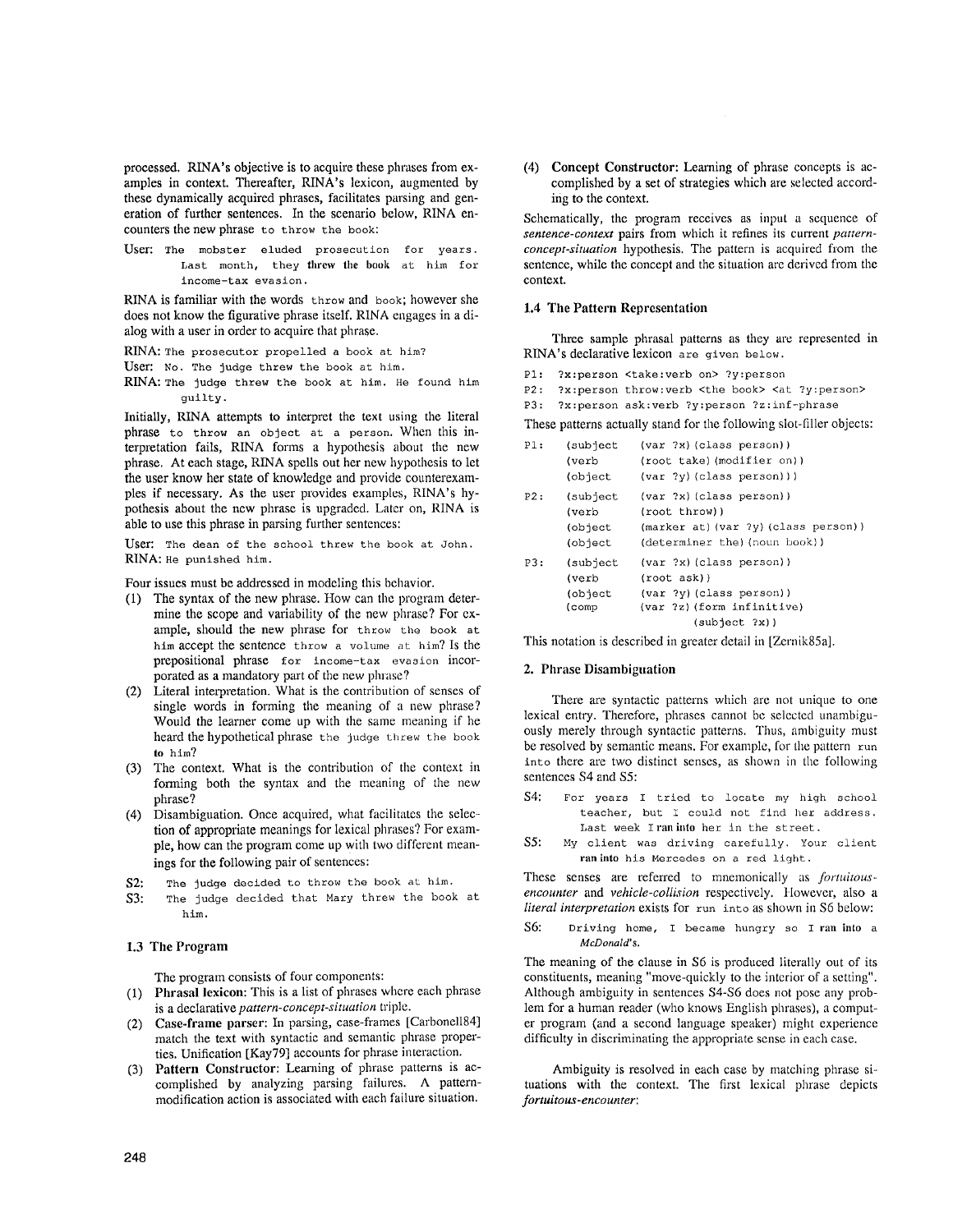|         |                                   | pattern ?x:person run:verb <into ?y:person=""></into> |
|---------|-----------------------------------|-------------------------------------------------------|
|         | situation (act (ptrans (actor ?x) |                                                       |
|         |                                   | $(to (proximity-of ?y))$ )                            |
|         | (result(attend (actor ?x)         |                                                       |
|         |                                   | (to ?v)                                               |
|         |                                   | $(object (eves-off ?x)))$                             |
|         | (plan (mode negative))            |                                                       |
| concept | (act-of situation)                |                                                       |

## Figure 1: Phrase P4- Fortuitous Encounter

The situation of this phrase is given in terms of plans and goals. It requires that the context satisfy three points:

- (1) ?x moves to the proximity of ?y.
- (2) As a result, ?x is able to see ?y.
- (3)  $2x$  has not planned that outcome (seeing  $2y$  is unexpected).

The concept is given in terms of the act itself (concept is (act-of situation)). The second phrase depicts *vekiclecollision:* 

|         | pattern ?x:vehicle run:verb <into ?y:thing=""></into> |
|---------|-------------------------------------------------------|
|         | situation (Svehicle-collision (vehicle ?x)            |
|         | (thina 2v)                                            |
| concept | (propel (object ?x)                                   |
|         | $(to (location-of ?y)))$                              |
|         |                                                       |

# Figure 2: Phrase P5- Vehicle Collision

*\$vehicle-collision* represents the following situation:

- (2) ?x is involved in a moving script (Scar-riding, \$ice-skating, etc.)
- (2) ?x moves into the location of ?y.
- (3) As a consequence of (2), a preservation-goal of  $\alpha$  (cither preserve-health or preserve-social-control) is thwarted.

Again, the concept itself points to a single element within the situation.

#### **Partial Matching of Situations**

When several lexical patterns match a sentence, the phrase whose *situation* matches the context is selected. However, the situation prescribed by the phrase does not always exist in the context prior **to** reading the text. For example, consider the way the situations of the phrases P4 and P5 above match the context in this paragraph:

S4: For years I tried to locate my high school teacher, but I could not find her address. Last week I ran into her in the street.

The plan/goal scenario established in the context prior to the reading of the phrase in the sentence is:

- (1) There is an active goal to see the teacher.
- (2) No plan is available to achieve this goal.

This context does not match the situation of *vehicle-collision* since there is no indication of an accident (riding a car on the one hand, or accident repurcussions on the other hand). However, the other situation is not perfectly matched either (i.e. the outcome of the encounter is not in the context). Thus, phrase selection must be accounted for by partial matching. The best match is *selected-fortuitous-encounter* in this example.

#### 3. Phrase **Interaction**

Besides the surrounding context, phrase disambiguation is also influenced by phrase constituents. We describe this aspect in two cases. Interaction of a phrase with its *cornplement* and interaction of a phrase with an embedded *reference.* 

## **3.1 Indirect References-the Utility of Selectional Restrictions**

The selection of a phrase sense could rely on an embedded reference. For example, consider the sentence:

 $S7:$  A yellow Mercedes ran into my car on a red light.

being read relative to two lexical phrases P4 and P5 *(fortuitousencounter* and *vehicle-collision* respectively):

P4: ?x:person run into ?y:person

PS: ?x:vehicle run into ?y:thing

Due to the type of the reference (i.e., a yellow Mercedes is a *vehicle*), the phrase P5 (*vehicle collision*) is selected. However, the type of the reference might lead to an incorrect selection. For instance consider the sentence:

S8: Your client ran into my car on a red light.

Here the type of the reference your client is *person*. This type causes the inappropriate selection of P4 (where we know from the context that P5 is the appropriate selection). This reference is an example of the phenomenon we call *indirect reference* (see also [Hershkovits85] and [Fanconnier85] ) Although the speaker in S8 said your client he actually meant your client's car, which refers to an instance of a car. Thus, the referent is referred to indirectly through another object. Two pairs of examples illustrating indirect references are:

S9: She likes horses.

- S10: She likes tuna fish.
- S11: John listened to Mozart.
- S12: Usually, I listen to my parents.

In S9, the reference horses could mean any activity related to horses such as riding horses or watching horses. On the other hand, in S10 the activity is probably eating tuna fish. In S11, the reference Mozart does not refer to the person Mozart himself, rather it refers to the sound of his music. On the other hand, in S12 my parents refers actually to my parent's  $ad$ vice. Thus, a reference might refer to an object which merely represents the intended referent.

Therefore, categories of lexical items as they appear in the text, or *selectional restrictions* [Chomsky65] present a very weak method for disambiguation, and generally should not provide the only key for phrase selection, in fact, the identity of referents for indirect references inust be resolved *through* the embedding phrase. The identity of the phrase itself is determined by the context, as shown in the previous section.

## 3.2 A Complement-Taking Phrase

Ambiguity appears also in complement-taking phrases such as ask, promise, instruct, inform, etc. Consider the following set of sentences:

- S13: John asked her if she was having lunch.
- S14: The judge asked Mary to approach the bench .

S15: Mary asked the judge to give her a break .

Although they all involve the word ask, in each sentence ask appears in a different sense (query, command, and appeal, respectively). What is the representation of the phrase for ask, and how are these sentences disambiguated? Two extreme approaches to lexical representation are: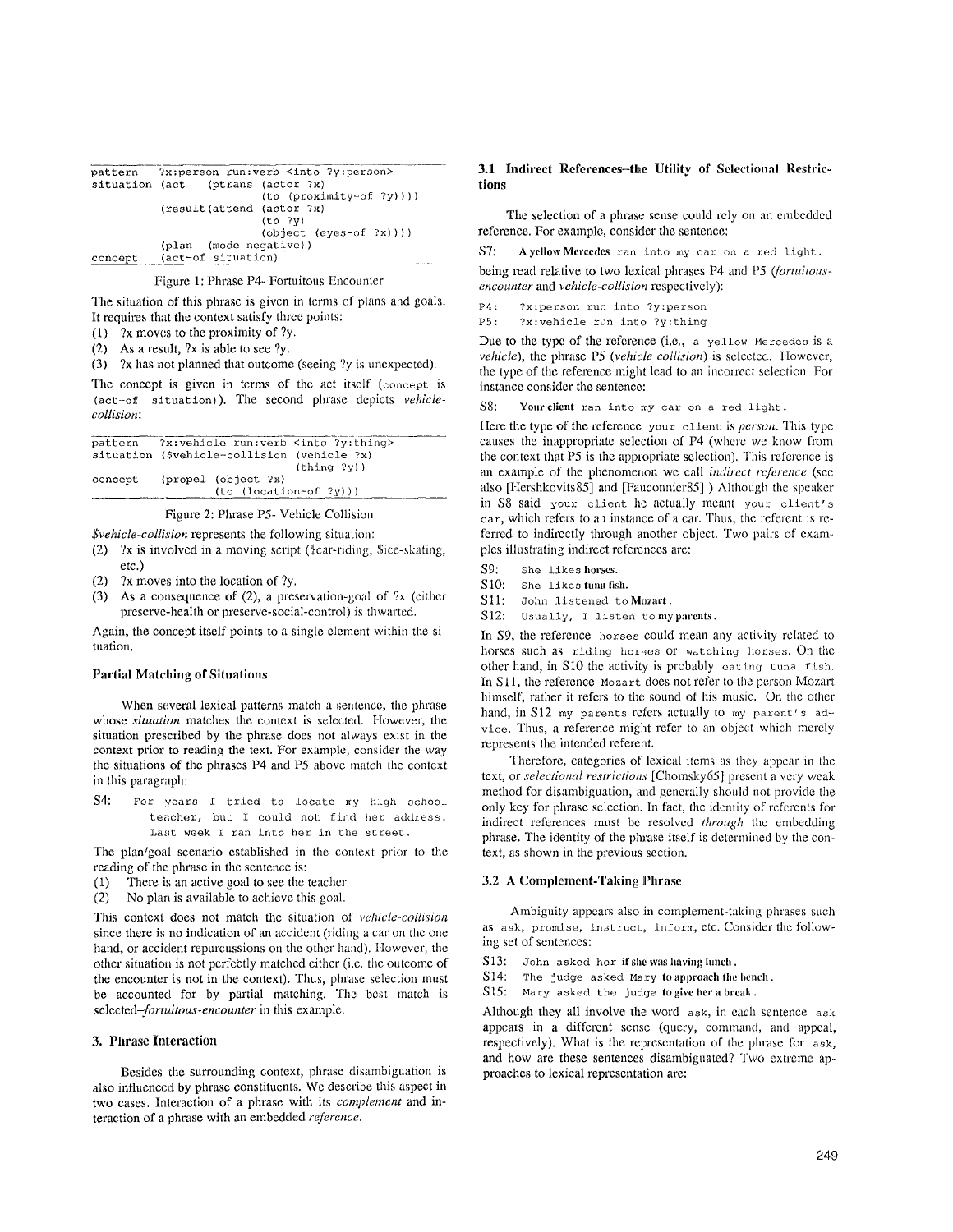- (1) Maintain only a single lexical entry which contains all **the**  knowledge of the word ask and all of its possible interactions. This model is best presented by the *word-expert* approach [Rieger77]. In this model, general linguistic knowledge is encoded repeatedly in individual words.
- (2) Maintain a lexical entry for each phrase sense. Clearly this second extreme is not feasible since it is impossible to *predict* all possible situations in which ask might appear.

In RINA, there are two lexical entries, representing two basic senses of ask.

#### P6:

```
pattern : 
concept : 
            ?X ask ?y ?z:question-sentence 
            ?x inform ?y that knowing ?z 
                                   is a goal of ?x
```
P7:

```
pattern: ?x ask ?y ?z:infinitive-phrase 
concept: ?x inform ?y that ?z is a goal of ?x
```
Accordingly, the meaning of a sentence is constructed in two steps:

- (a) The syntax of the complement determines whether to select P6 or PT. In S13, P6 is selected due to the question form of its complement. In S14 and S15, P7 is selected due to the infinitive form of its complement.
- (b) The meaning of the phrase is constructed by interpreting the concept relative to the context.

The context in both \$14 and S15 is the asymmetrical *authority*  relationship. Thus, the *asking* act in S14 is taken as an *authority-decree,* while in S15 the same *asking* act is interpreted as *authority-appeal.* It is important to distinguish between these two meanings so that the parser can maintain the appropriate expectations in each case.

In conclusion, the lexicon must ensure that linguistic clues (such as the syntactic form of the complement) be exploited in constructing the meaning. However, the lexicon should not contain meanings which could be inferred by general world knowledge.

## 5. Phrase Acquisition

So far, we have assumed the existence of necessary phrases in the lexicon. However, in reality a program might encounter new phrases in the text. Thus, the program must accomplish two objectives: (a) parse the text in spite of the unknown element, and (b) acquire the unknown element for future encounters. Consider the situation in which the figurative phrase is first encountered.

User: The mobster eluded prosecution for years. Last month, they threw the book at him for income-tax evasion.

RINA: The prosecutor propelled a book at him?

- User: No. A judge threw the book at him.
- RINA: The judge threw the book at him. He found him guilty.

#### And later on:

User: The dean of the school threw the book at John. RINA: He punished him.

There are three stages in the acquisition process:

- (1) Apply the literal interpretation.
- (2) Acquire the figurative phrase.
- (3) Generalize the new phrase beyond the specific context.

#### **Literal Interpretation**

In the absence of the appropriate phrase in the lexicon, RINA utilizes other available knowledge sources, namely (a) the literal interpretation and (b) the context. The literal interpretation is given by the phrase:

```
pattern ?x:person throw ?y:phys-obj <at ?z:person> 
concept (act (propel (actor ?x) 
                       (object ?y) 
                       (to (location-of ?z)))) 
        (purpose (thwart (goal p-goal) 
                          (goal-of?x))
```
#### Figure 3: Propel a Phys-Obj

This phrase describes propelling an object in order to hit another person. Notice that no situation has been specified. General phrases such as take, give, catch, and throw do not have a specified situation since they can be applied in many situations.\*

The literal interpretation fails by plan/goal analysis. In the context laid down by the first phrase (prosecution has active-goal to punish the criminal), "propelling a book" does not serve the prosecution's goals. In spite of the discrepancy, RINA spells out that interpretation, The prosecutor propelled a book at him? to notify the user about her state of knowledge.

## The Trial Context

The user's second sentence, (a Judge threw the book at. him), and specifically the reference a judge, brings in *\$trial*  (the trial-script). This script involves five entities: (a) Judge, (b) Prosecutor, (c) Defendant, (d) Alleged-Crime, (e) the Law regarding that crime and its punishment. The script involves a sequence of events:

- (a) The Prosecutor says (mtrans) his arguments.<br>(b) The Defendant says his arguments.
- The Defendant says his arguments.
- (c) The Judge decides (select-plan) either:
- (i) Punish (thwarts a goal of) Defendant. (2) Do not punish him.
	-

#### Figure 4: The Acts in \$trial

This script is used in forming the elements of the lexical phrase.

- (a) The phrase *situation* is taken as the script itself.
- (b) The *pattern* is extracted from the sample sentence.
- (c) The *concept* is extracted from the script.

## Forming the **Pattern**

Four rules are used in extracting the linguistic pattern from the sentence:

- S13: Last month, they threw the book at him for income-tax evasion.
- (a) Initially, use an existing literal pattern. In this case, the initial pattern is:

?x:person throw:verb ?z:phys-obj <at ?y:person>

#### Figure 5: The Initial Pattern

\* Notice tile distinction between *preconditions* and *situation.* While a precondition for "throwing a ball" is "first holding it", this is not part of **the**  phrase situation. Conditions which are implied by common sense or world knowledge do *not* belong in the lexicon.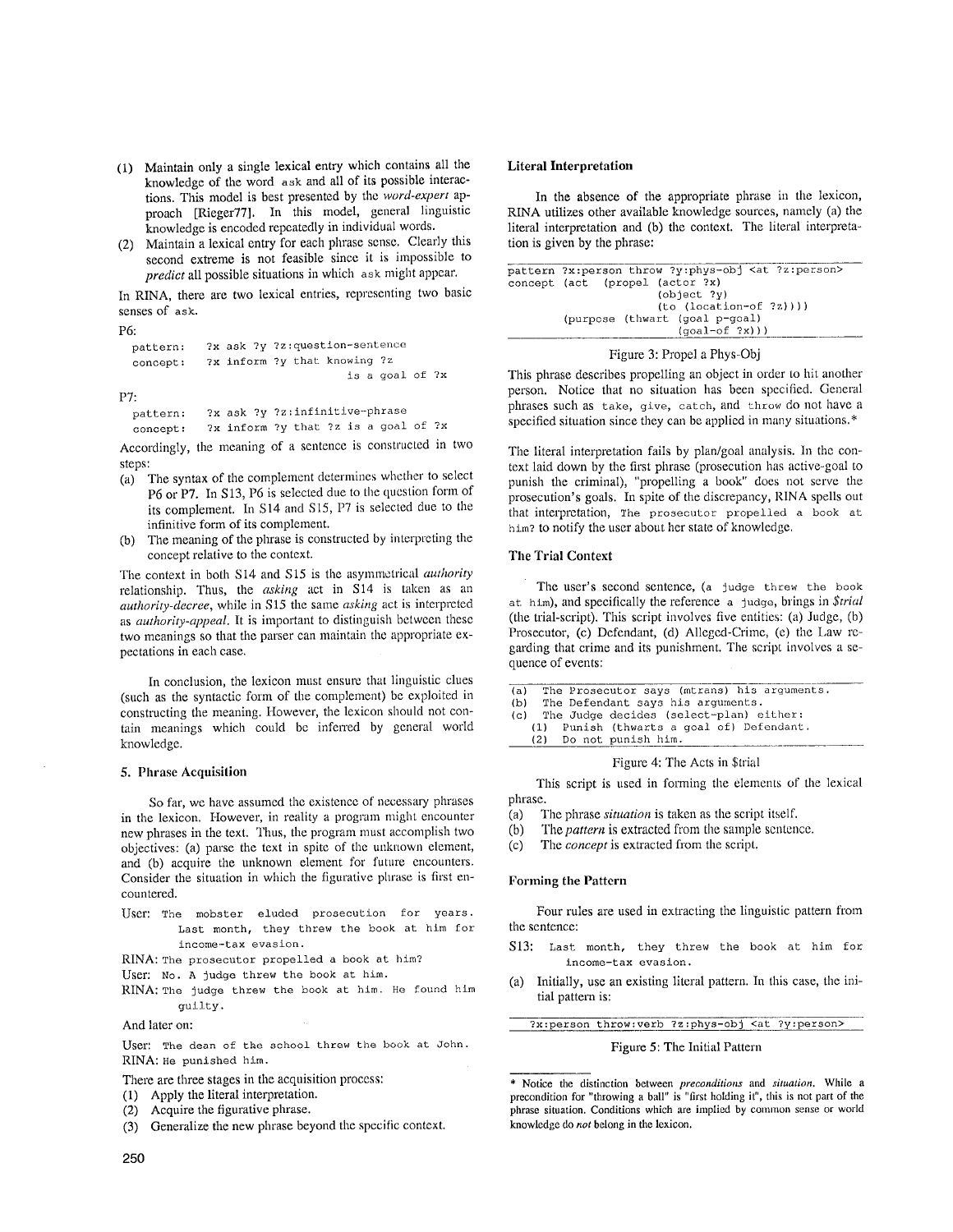- (b) Examine other cases in the sample sentenece, and include in the pattern cases which could not be interpreted by general interpretation. There are two such cases:
	- (1) *Last* month could be interpreted as a general time adverb (i.e.: last year he was still enrolled at UCLA, the vacation startedlast week, etc.).
	- (2) For income-tax evasion can be interpreted as a *element-paid-for* adverb (i.e.: he paid dearly for his crime, he was sentenced for a murder he did not commit, etc.).

Thus, both these cases are excluded.

- (c) Variablize references which can be instantiated in the context. In our case ?x is the Judge and ?y is the Defendant. They are maintained as variables, as opposed to the other case:
- (d) Freeze references which cannot be instantiated in the context. No referent is fonnd for the reference the book. Therefore, that reference is taken as a frozen part of the pattern instead of the case ?z :phys-obj.

The resulting pattern is:

?x:person throw:verb <the book> <at ?y:person>

Figure 6: The Resulting Pattern

## Forming the Concept

In selecting the concept of the phrase, there arc four possibilities, namely the events shown in Figure 4. The choice of the appropriate one among these four events is facilitated by linguistic clues. AS opposed to the phrase they threw the book to him which implies cooperation between the characters, the phrase they threw the book at him implies a goal conflict between the characters. Since this property is shared among many verbs, it is encoded in the lexicon as a *general* phrase:

| pattern ?x:person ?v:verb ?y:physobj <at ?z:person=""></at> |  |
|-------------------------------------------------------------|--|
| concept (act (propel (actor ?x)                             |  |
| $\text{(object ?y)}$                                        |  |
| $(to (location-of ?z)))$                                    |  |
| (purpose (thwart (goal p-goal)                              |  |
| $(qoal-of ?x))$                                             |  |
|                                                             |  |

Figure 7: Propel At, a General Phrase

Notice that rather than having a specific root, the pattern of this phrase leaves ont the root of the verb as a variable. Using this phrase concept as a search pattern, the "punishment-decision" is selected from *\$trial*. Thus, the phrase acquired so far is:

| pattern ?x:person throw <the book=""> <at ?y:person=""><br/>concept (select-plan</at></the> |
|---------------------------------------------------------------------------------------------|
| $(\text{actor } ?x)$<br>(plan (result (thwart (goal p-goal)<br>$\{qoal-of ?v)\})$           |
| situation (\$trial (judge ?x)<br>(defendant ?y))                                            |

Figure 8: The Acquired Phrase

## Phrase Generalization

Although RINA has acquired the phrase in a specific context, she might hear the phrase in a different context. She should be able to transfer the phrase across specific contexts by generalization. RINA generalizes phrase meanings by analogical mapping. Thus, when hearing the sentence below, an analogy is found between the two contexts.

SI6: The third time he caught John cheating in an exam, the professor threw the book at him.

The trial-script is indexed to a general *authority* relationship. The actions in a trial are explained by the existence of that relationship. For example, by saying something to the Judge, the Defendant does not dictate the outcome of the situation. He merely informs the Judge with some facts in order to influence the verdict. On the other hand, by his decision, the Judge does determine the outcome of the situation since he presents an authority.

Three similarities are found between the \$trial and the scene involving John and the professor.

- (a) The authority relationship between ?X and ?y.
- (b) A law-violation by ?x.
- (c) A decision by ?x.

Therefore, the phrase situation is generalized fiom the specific trial-script into the general *authority-decree* situation which encompasses both examples.

## 6. Presuppositions as a Phrase Situation

A message might be conveyed by an utterance beyond its straightforward illocution. That message, called the *presupposition* of the utterance, is described by Keenan (1971) as follows: (see also [Grice75] and [Fauconnier85] Ch. 3):

The presuppositions of a sentence are those conditions that the world must meet in order for the sentence to make literal sense. Thus if some such condition is not met, for some sentence S, then either S makes no sense at all or else it is understood in some nonlitcral way, for example as a joke or metaphor.

Despite this definition, presupposition has been studied as a means for generation and propagation of implications [Gazdar79, Karttunen79]. In general, the effort is to compute the part of the sentence which is already *giwm,* by applying "backward" reasoning, i.e.: from the sentence the king of France is bald determine if indeed there is a king in France, or from the sentence it was not John who broke the glass, determine whether somebody indeed broke the glass. Rather than use presuppositions to develop further inferences, we investigate *how*  presuppositions are actually applied according to Keenan's definition above, namely, in determining appropriate utterance interpretations. In the phrasal lexicon, we equate *presupposition* with *phrase situation.* 

# 7. Conclusions

Dyer (1983) on the one hand, has outlined the use of contextual expectations in disambiguation. In his model, the lexicon, and expectations in partieular, were expressed procedurally rather than delaratively. Wilensky (1984) on the other hand, developed the notion of the declarative phrasal lexicon. However his model failed to distinguish *explicitly* between a phrase and its contextual expectations. In our model, within the declarative phrasal lexicon the meaning of lexicaI entries is separated into a *concept* and *phrasal situation.* Contextual expectations take part in learning as well as in parsing. In learning, the concept is associated with the salient element, while expectations are associated with the surrounding context. In parsing, only successful matching of expectations in the context enables the instantiation of the concept.